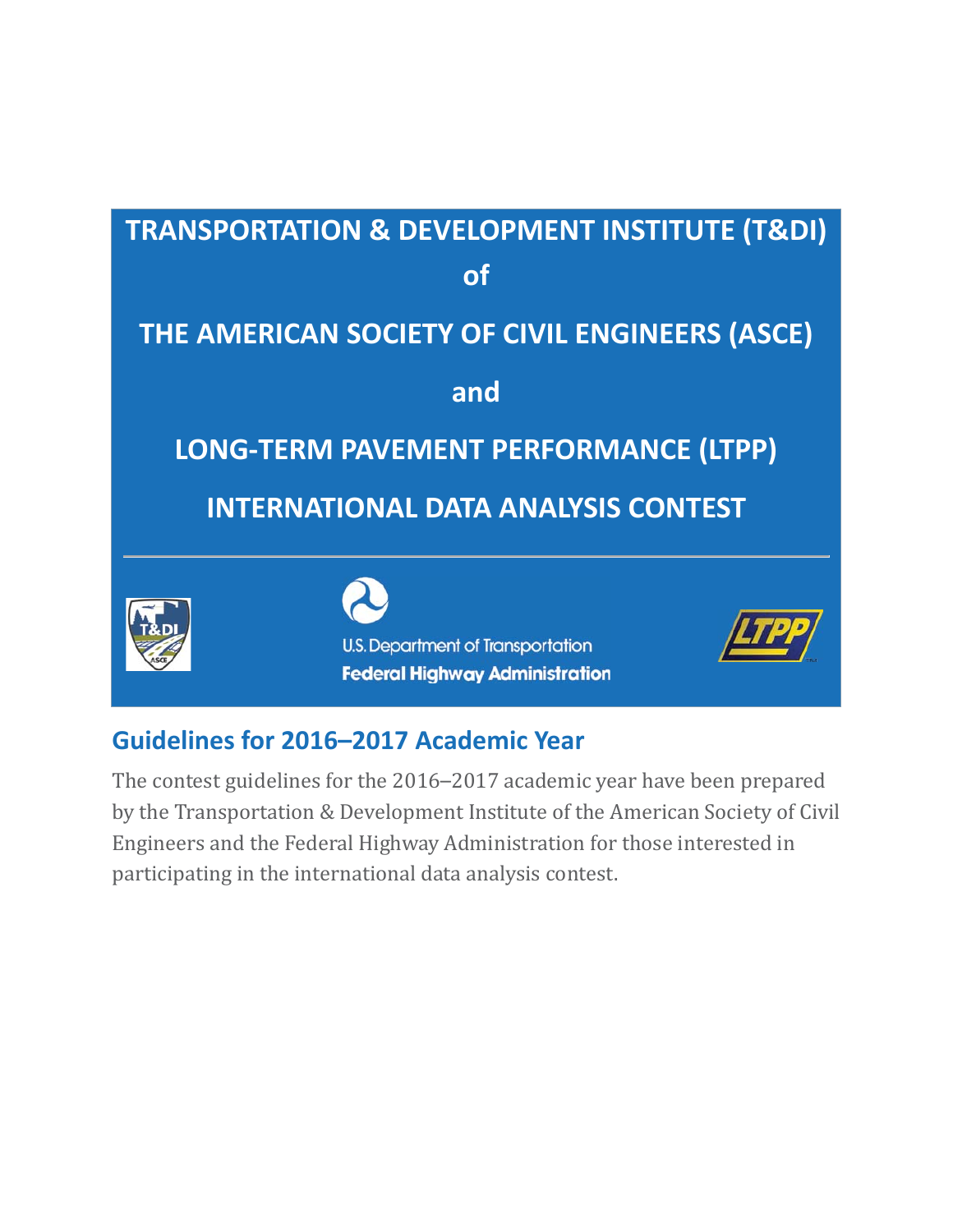# TABLE OF CONTENTS

# Contents

| Background and Scope of Contest <b>Example 20</b>                     |    |
|-----------------------------------------------------------------------|----|
| Background of the LTPP Program                                        |    |
| Theme, Categories, Awards, Contest Timeline, and Participants _______ |    |
|                                                                       | 8  |
| Appendix A – Paper Preparation                                        | 10 |
| Appendix B – Contest Cover Page                                       |    |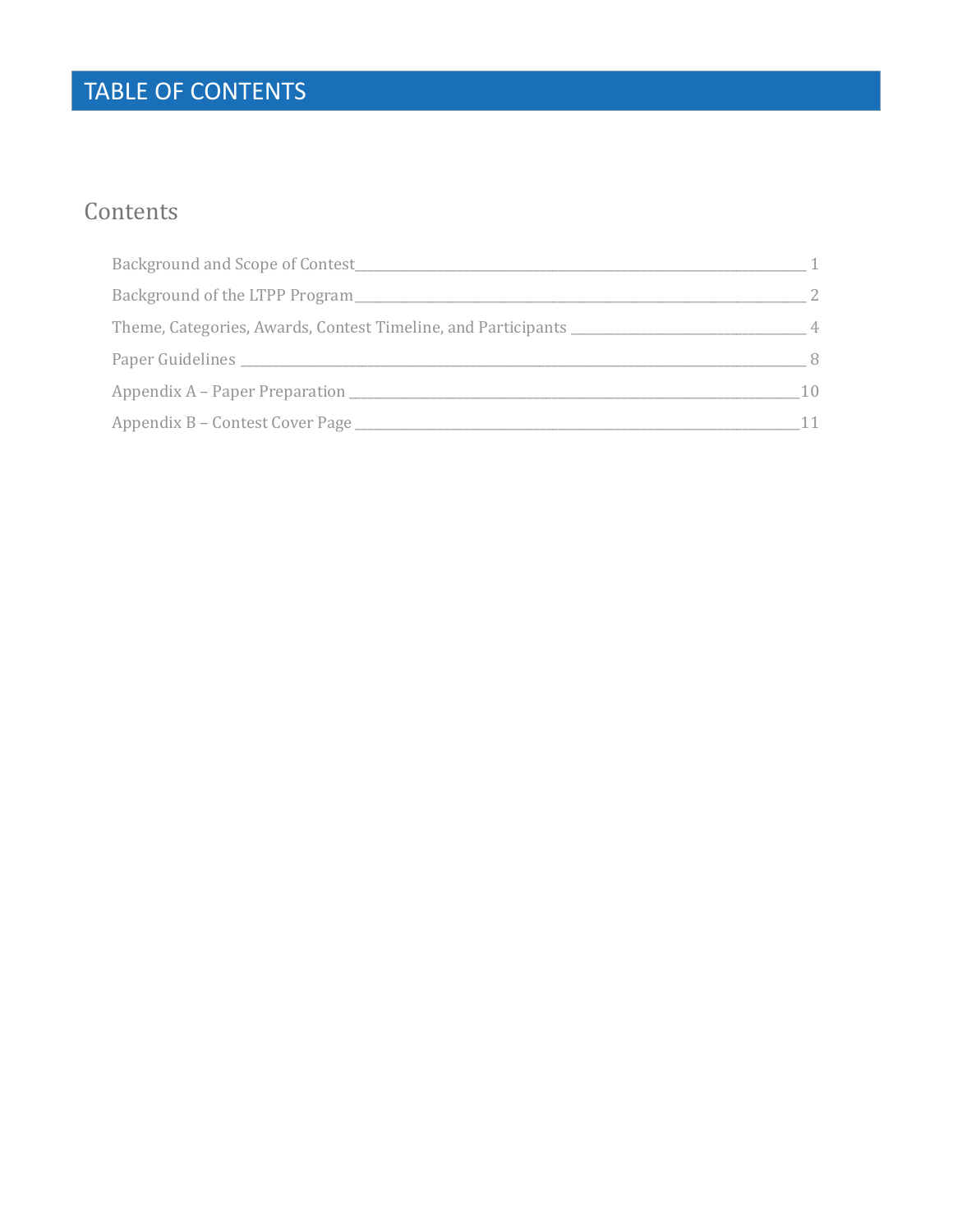# BACKGROUND AND SCOPE OF CONTEST

# **Background and Scope of Contest**

The International Data Analysis Contest is a joint effort between the Long-Term Pavement Performance (LTPP) program of the Federal Highway Administration (FHWA) and the Task Committee on the Long-Term Pavement Performance Contest, a subcommittee of the Highway Pavement Committee of the Transportation and Development Institute (T&DI) of the American Society of Civil Engineers (ASCE).

Initiated in August 1998, the contest is designed to encourage students, professors, highway agencies, and consultants from around the world to use the LTPP data collected over the past two decades. The contest offers a unique opportunity for contestants (primarily students) to work individually or in a team to perform research that will benefit the highway transportation community. Contestants must document their findings in a written paper. Authors of winning papers will receive a cash prize and an all-expense paid trip to Washington, DC, to be nationally recognized at the 2018 Transportation Research Board (TRB) 97th Annual Meeting. In addition, winners will present their research topic at one or more TRB meeting sessions and will be given the option to have FHWA publish their winning paper, which will be available for researchers worldwide. All participants will receive a letter of recognition from ASCE and FHWA.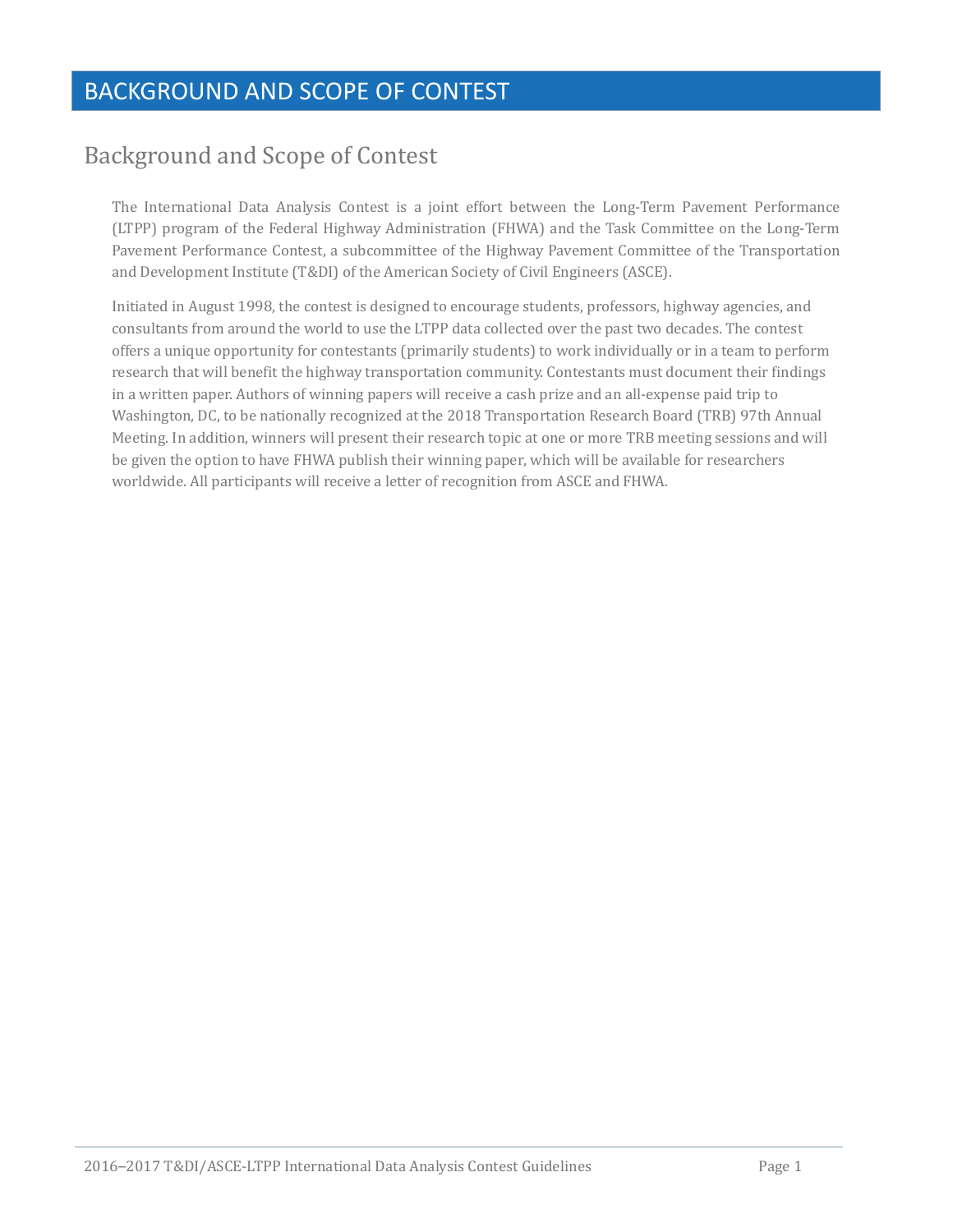# **Background of the LTPP Program**

## BRIEF HISTORY

During the early 1980s, the TRB of the National Research Council, under the sponsorship of FHWA and with the cooperation of the American Association of State Highway and Transportation Officials (AASHTO), undertook a thorough study of the deterioration of the Nation's highway and bridge infrastructure system. The study recommended that a Strategic Highway Research Program (SHRP) be initiated to focus research and development activities that would make major contributions to improving highway transportation. The report, published as "TRB Special Report 202" in 1984, emphasized six research areas, with the Long-Term Pavement Performance (LTPP) program as one of the key research areas. During 1985 and 1986, independent contractors developed details of the research programs for SHRP. The detailed programs were published in May 1986 as a TRB Report entitled "Strategic Highway Research Program—Research Plans."

The LTPP program was transferred from SHRP to FHWA in 1992 to continue the work. The program provides research studies of inservice payements as envisioned by SHRP: as a comprehensive program to satisfy a total range of pavement information needs. It draws on technical knowledge of pavements presently available and seeks to develop better models to explain how and why pavements perform as they do. The LTPP program also seeks to gain knowledge of the specific effects on pavement performance due to various design variables, such as traffic, environment, materials, construction quality, and maintenance practices. As sufficient data become available with time, analysis is conducted to provide better performance prediction models for use in design and pavement management.

### GOAL AND OBJECTIVES

The goal of the LTPP program is to increase pavement life by investigating various designs and rehabilitated pavement structures using different materials and under different loads, environments, subgrade soil, and maintenance practices. The specific objectives of the LTPP program are to:

- 1. Evaluate existing design methods.
- 2. Develop improved design methodologies and strategies for the rehabilitation of existing pavements.
- 3. Develop improved design equations for new and reconstructed pavements.
- 4. Determine the effects of (a) loading, (b) environment, (c) material properties and variability, (d) construction quality, and (e) maintenance levels on pavement distress and performance.
- 5. Determine the effects of specific design features on pavement performance.
- 6. Establish a national long-term pavement database to support the program's objectives and future needs.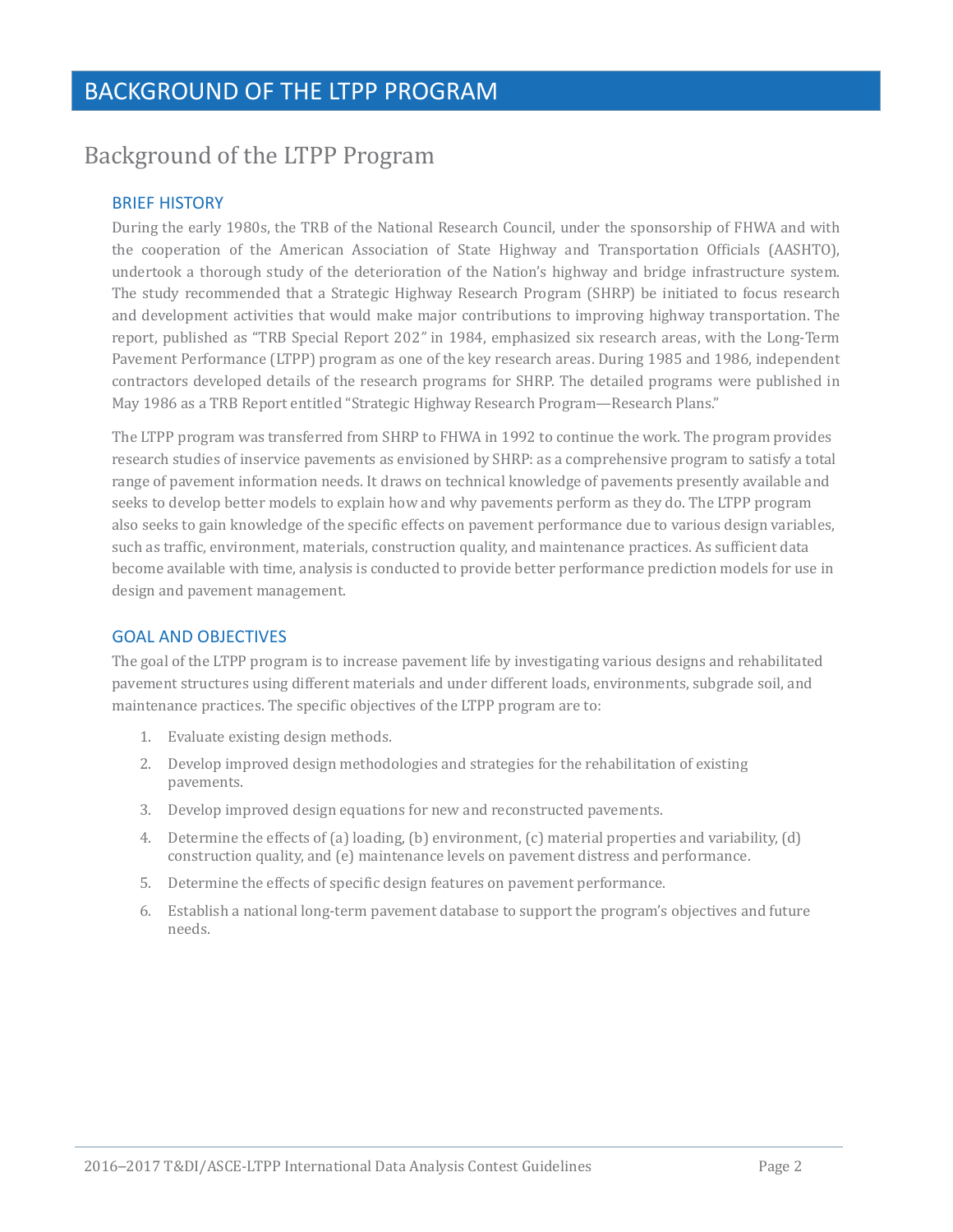# BACKGROUND OF THE LTPP PROGRAM

### LTPP EXPERIMENTS AND DATA COLLECTED

The LTPP program includes two experiment categories: General Pavement Study (GPS) experiments and Specific Pavement Study (SPS) experiments. Within each experiment category, several types of studies have been evaluated by the LTPP program. The GPS experiments consist of inservice pavement test sections throughout the United States and Canada. They embrace an array of site selection factors that provide information for a national database to meet the objectives of the LTPP program. The SPS experiments have their own set of unique goals, construction needs, and experimental approaches that cannot be achieved by the GPS experiments. The SPS experiments are intensive studies with specific evaluation variables.

Several broad classes of data stored in the LTPP database include:

- 1. General Test Section Information.
- 2. Inventory Data.
- 3. Climatic Data.
- 4. Materials Test Data.
- 5. Maintenance Data.
- 6. Rehabilitation Data.
- 7. Traffic Data.
- 8. Pavement Monitoring Data.

The data collected are housed in the LTPP Information Management System. It is the world's largest pavement performance database ever created, with enormous potential for the development of products to improve pavement technologies in the future.

#### ACCESSING THE DATA AND OTHER LTPP INFORMATION

The LTPP database evolves continuously to accommodate data collected over 25 years. The data are stored using a relational database design that involves over 6,000 data elements in over 400 tables. This approach greatly enhances the system's ability to store massive amounts of data in a very organized method. However, the LTPP storage scheme makes data accessibility somewhat difficult because it requires extensive knowledge of the information and format of the LTPP database, which includes information on the database structure, data codes, data collection, testing protocols, and relationships between data tables. To address the need for a structured and user-friendly LTPP data source, the data have been made available in a variety of formats throughout the years. The latest and most enhanced system is LTPP InfoPave<sup>TM</sup>, a Web-based system that provides easy access to the LTPP data as well as access to LTPP software tools, research reports, and other program information. LTPP InfoPave is an excellent tool that allows users to explore the LTPP database, become familiar with the data types, and examine the availability of suitable LTPP test sections to use for **integrals h follogists students** are required to use LTPP InfoPave to compete in this contest.

The LTPP program updates the database throughout the year and provides an annual release of the database to the public at the TRB Annual Meeting in Washington, DC. The public release is known as the LTPP Standard Data Release (SDR). Each release is sequentially numbered. The most current public release of the LTPP data is SDR 30.0 and is available for download on the LTPP InfoPave Web site at https://infopave.fhwa.dot.gov/ or by contacting the LTPP Customer Support Service Center at ltppinfo@dot.gov or 202-493-3035.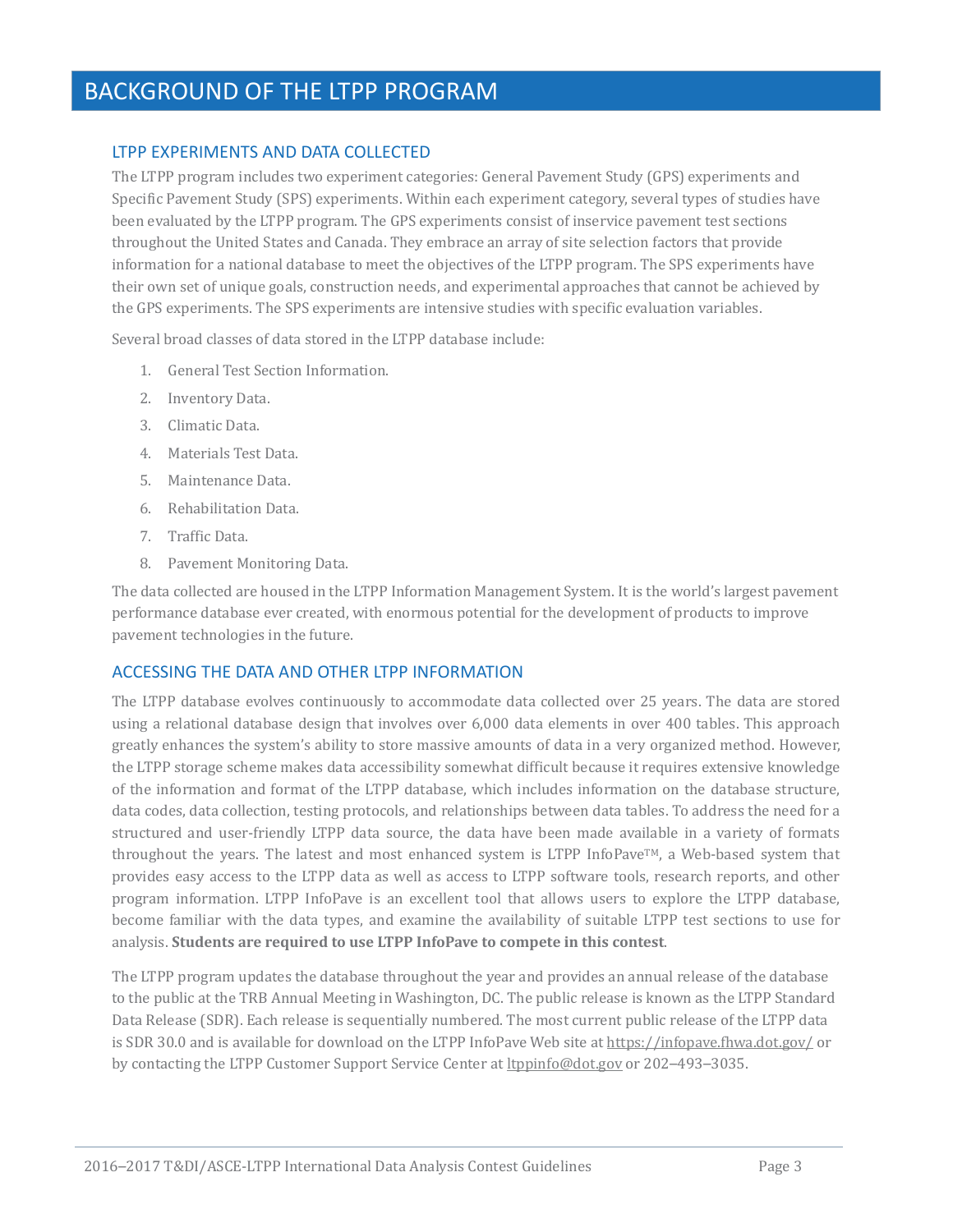# THEME, CATEGORIES, AWARDS, CONTEST TIMELINE, AND PARTICIPANTS

# Theme, Categories, Awards, Contest Timeline, and Participants

Students are encouraged to focus their analysis and paper topic around the overall contest theme, or may choose to address the challenge topic and enter their paper in that category. The challenge topic focuses on a more specialized component related to ongoing LTPP research with the potential to contribute to other pavement-related research areas.

### THEME

The theme for the 2016-2017 T&DI/ASCE-LTPP International Data Analysis Contest is:

### **Using the Data From LTPP InfoPave™, Analyze/Evaluate Performance Measures Over Time Against Maintenance and Repair Strategies.**ȗ

\*We encourage students to submit papers within the theme. However, any paper using LTPP data will be welcomed.

#### **CHALLENGE TOPIC**

This year's contest includes a challenge topic. The challenge topic for the 2016–2017 T&DI/ASCE-LTPP International Data Analysis Contest is:

#### **Using the LTPP Data (e.g., Distress, Deflection, etc.), Determine Which Data Has the Largest Impact for Estimating Performance for Better Management of the Highway System.**

Many highway agencies still need to gain a better understanding of which pavement data elements have the most impact on highway system performance. The findings from this analysis should provide highway managers with a clear understanding of how different data elements affect pavement performance over time.

A review of the LTPP data should be performed along with a thorough literature review of performance measures and pavement management reports.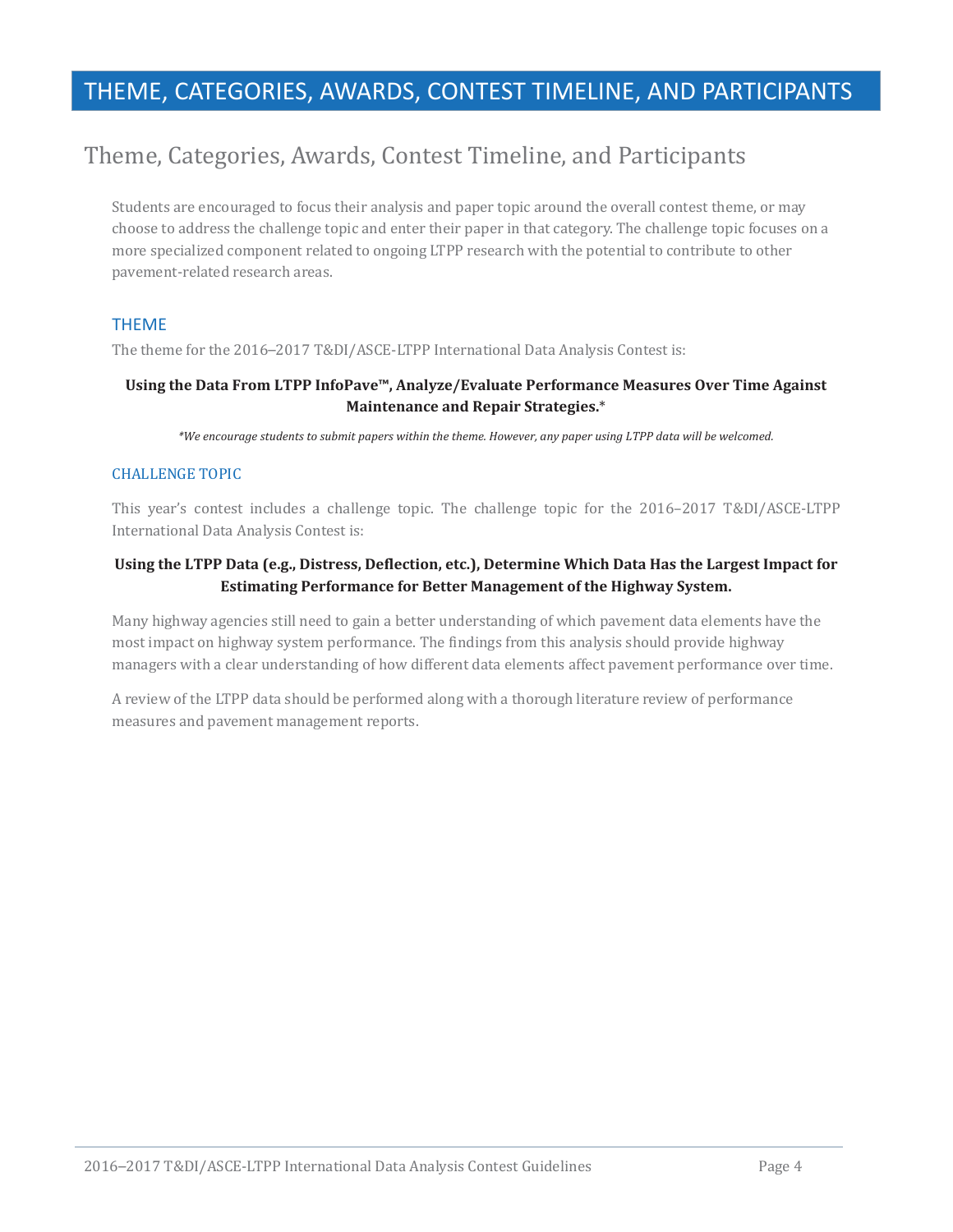## **CATEGORIES**

The categories for the 2016–2017 T&DI/ASCE-LTPP International Data Analysis Contest are:

- Undergraduate Category. A team will consist of one to four undergraduate students. The analysis is restricted to using only LTPP data. The principal author(s) must be the undergraduate student(s) who conducts the analysis.
- Graduate Category. A team will consist of one to four students, which may include undergraduate students. The analysis is restricted to using only LTPP data. The principal author(s) must be the graduate student(s) who conducts the analysis.
- Partnership Category. This category is for undergraduate and/or graduate students working in partnership with a highway agency or private company. In this category, the LTPP data may be supplemented with additional highway agency data if desired. The team shall consist of one to four students, the external partner, and faculty advisor, if appropriate. The principal author(s) must be the undergraduate and/or graduate student(s) who conducts the analysis. However, additional authors, such as practicing engineers from highway agencies, other agencies, private companies, or faculty members, may be included.
- Challenge Category. This category is for any team willing to tackle the challenge topic. A team shall consist of one to four students at any level (undergraduate and/or graduate), external partners if applicable, and may include the faculty advisor as a contributing author. The analysis is restricted to using only LTPP data. The principal author(s) must be the student(s) who primarily conducts the analysis.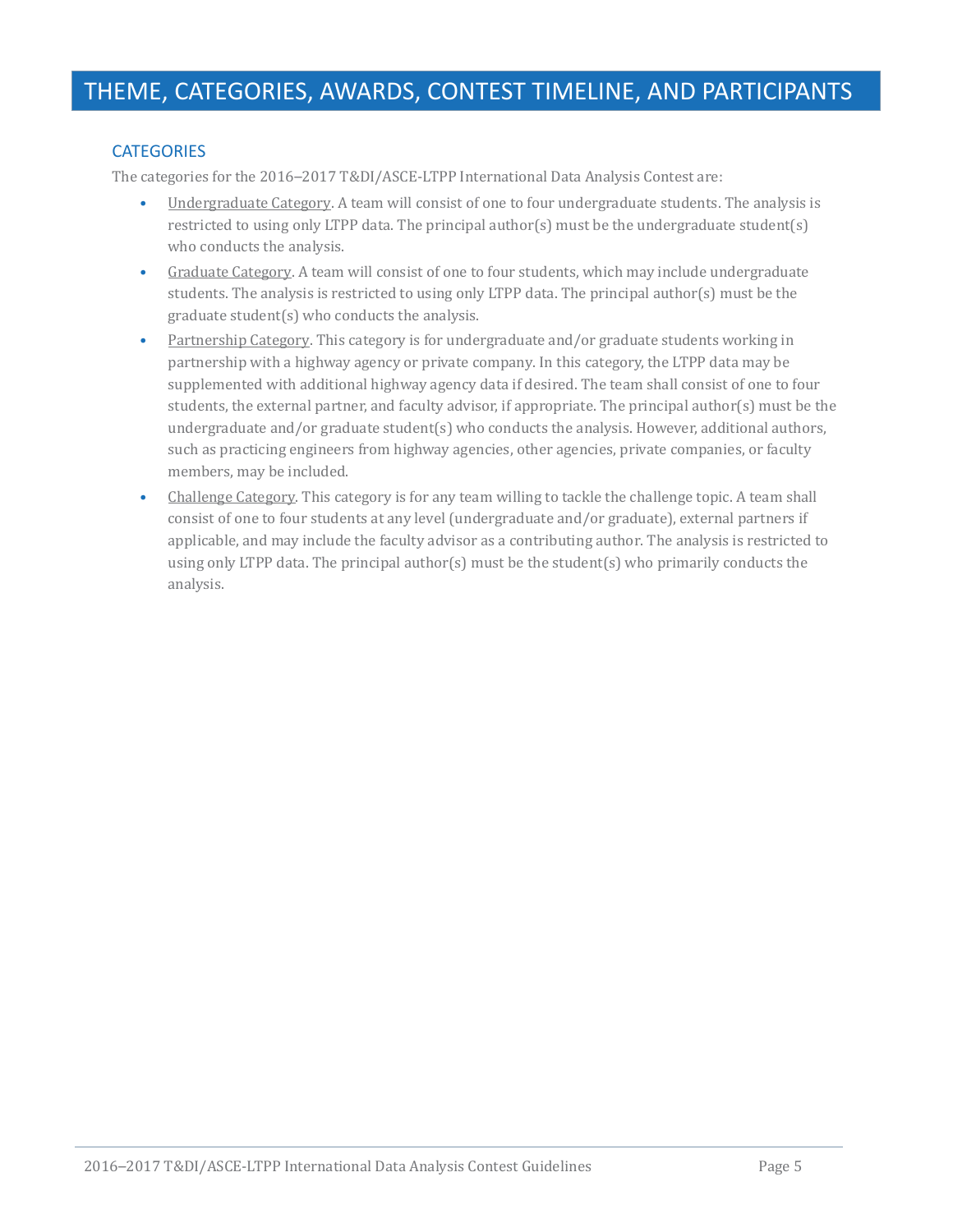# THEME, CATEGORIES, AWARDS, CONTEST TIMELINE, AND PARTICIPANTS

#### AWARDS

The following table lists the awards for each of the categories described above.

### 2016-2017 T&DI/ASCE-LTPP INTERNATIONAL DATA ANALYSIS CONTEST AWARDS

| <b>CATEGORY</b>  | <b>AWARD</b>                                                                                                                                                                                                                                                   |
|------------------|----------------------------------------------------------------------------------------------------------------------------------------------------------------------------------------------------------------------------------------------------------------|
| Undergraduate    | <b>Best Undergraduate Paper Award</b>                                                                                                                                                                                                                          |
|                  | <b>FIRST PLACE WINNER:</b><br>All-Expense Paid Trip to Attend TRB Annual Meeting (courtesy of<br>FHWA).<br>\$500 Cash Prize (courtesy of ASCE through private donations).<br>۰<br>Award Certificate.<br>۰<br>Option to Have Paper Published by FHWA.<br>٠      |
| Graduate         | <b>Best Graduate Paper Award</b>                                                                                                                                                                                                                               |
|                  | <b>FIRST PLACE WINNER:</b><br>All-Expense Paid Trip to Attend TRB Annual Meeting (courtesy of<br>FHWA).<br>\$1,000 Cash Prize (courtesy of ASCE through private donations).<br>۰<br>Award Certificate.<br>۰<br>Option to Have Paper Published by FHWA.         |
| Partnership      | <b>Best Partnership Paper Award</b>                                                                                                                                                                                                                            |
|                  | <b>FIRST PLACE WINNER:</b><br>All-Expense Paid Trip to Attend TRB Annual Meeting (courtesy of<br>۰<br>FHWA).<br>\$500 Cash Prize (courtesy of ASCE through private donations).<br>۰<br>Award Certificate.<br>٠<br>Option to Have Paper Published by FHWA.<br>٠ |
| <b>Challenge</b> | <b>Best Challenge Paper Award</b>                                                                                                                                                                                                                              |
|                  | <b>FIRST PLACE WINNER:</b><br>All-Expense Paid Trip to Attend TRB Annual Meeting (courtesy of<br>٠<br>FHWA).<br>\$1,500 Cash Prize (courtesy of ASCE through private donations).<br>۰<br>Award Certificate.<br>۰<br>Option to Have Paper Published by FHWA.    |

#### **Note:**

**The review committee reserves the right to move a paper into a different category if the committee thinks the paper is a better fit in that category.**

For all teams (regardless of the category in which the paper is being presented), only one student will receive the all-expense paid trip to Washington, DC, to present the findings and accept the award on **behalf of the team. However, the cash prize will be divided evenly among the student team and each team member will receive an award certificate.**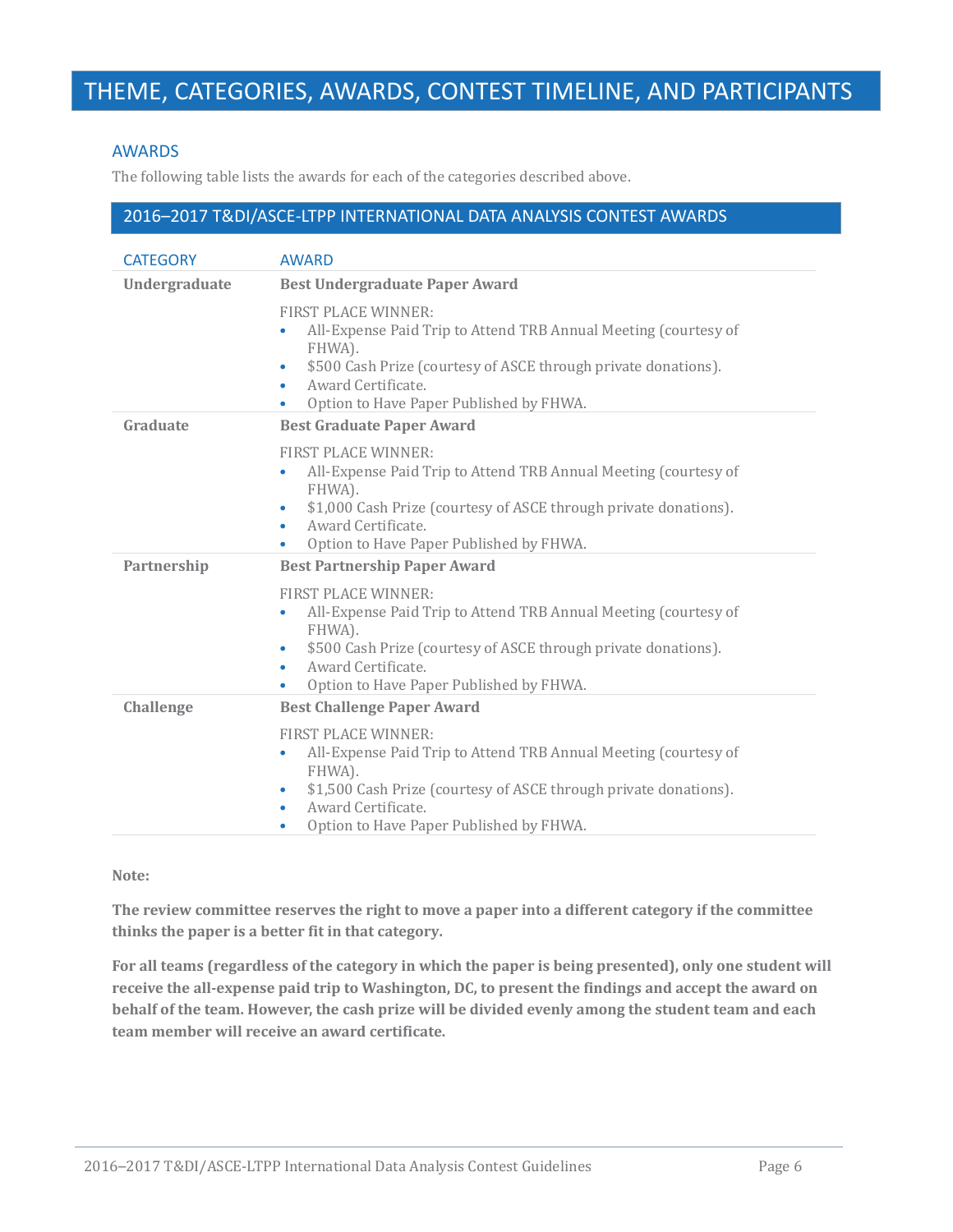### CONTEST TIMELINE

The following table shows the contest timeline.

## 2016–2017 T&DI/ASCE-LTPP INTERNATIONAL DATA ANALYSIS CONTEST TIMELINE

| <b>ACTIVITY</b>                                                | <b>DATE</b>     |
|----------------------------------------------------------------|-----------------|
| <b>Initiate Contest</b>                                        | August 1, 2016  |
| <b>Deadline to Submit Papers</b>                               | June 1, 2017    |
| <b>Complete Evaluation of Papers</b>                           | July 31, 2017   |
| <b>Notify Winners</b>                                          | August 15, 2017 |
| <b>Recognition/Awards at TRB 97th Annual</b><br><b>Meeting</b> | January 7, 2018 |

#### STUDENT PARTICIPANTS

Graduate and undergraduate students who graduate anytime during the academic year are eligible to participate. Students who are full-time employees on LTPP-related contracts are NOT eligible to participate in the contest. Students who wish to participate in the contest must be sponsored by at least one faculty advisor. Student participants must submit a letter of sponsorship from the faculty advisor showing the advisor's support and that the paper was neither published nor previously submitted for publication elsewhere. However, after submission for the contest, students may choose to submit their papers for publication elsewhere, either before or after the contest review process is complete.

#### **Note:**

**The Federal Government is not allowed to conduct business with countries currently on the Restricted Country list. Therefore, students residing or attending universities in restricted countries are** ineligible to participant in the contest. FHWA will not provide any data support or travel expenses to a **student in a restricted country.**

#### FACULTY PARTICIPANTS

Faculty advisors are NOT permitted to be coauthors with students in the undergraduate or graduate categories, but their names can be listed as "Faculty Advisors" on the submitted paper manuscript. The award prize goes to the students on the team. Faculty members, however, can participate as contributing authors (after the lead student authors and any partners) in the Partnership category.

#### OTHER PARTICIPANTS

Nonstudents or faculty may participate with students under the Partnership category. Other participants may include researchers, pavement designers, materials engineers, traffic forecasters, and other professional disciplines from highway and other agencies, and international organizations such as the International Road Federation, World Road Association-PIARC, and the World Bank. The student(s) must be the lead author(s) on the paper; the award prize is given only to the student(s).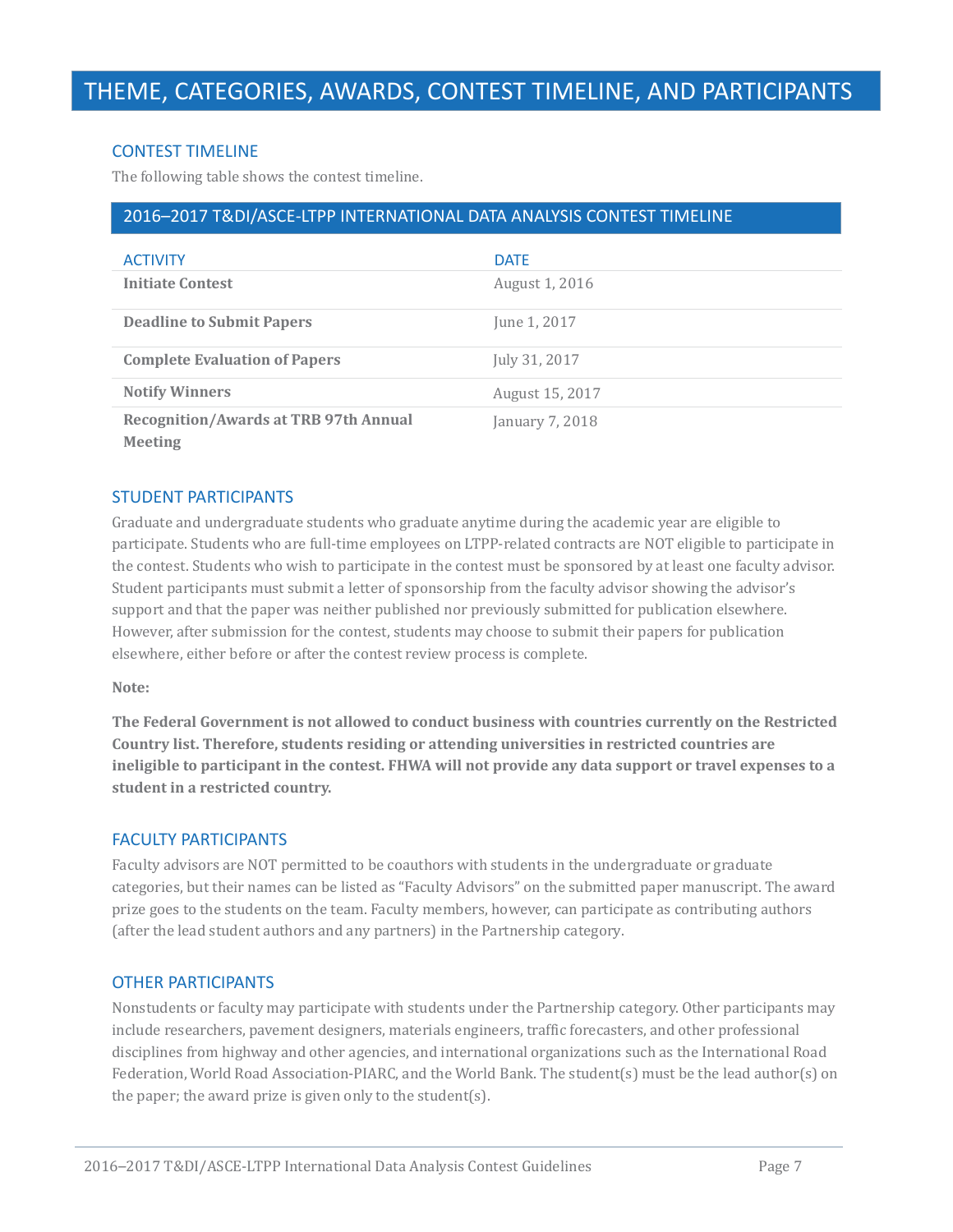# Paper Guidelines

# PAPER REQUIREMENTS

Paper submissions for all contest categories require that the principle author and investigator be a student or a team of students. The paper preparation guidelines are provided in appendix A. Each paper must have a cover page including authors' names, affiliations, and addresses. The cover page must also list the category in which the paper is being submitted. An example of the cover page format is shown in appendix B. Each paper must have a cover page as described in appendix B, and be submitted in Microsoft Word® format only. Papers submitted in any other format will not be considered.

#### LENGTH OF PAPER

The length of the paper, including the abstract and references, **may not exceed 7,500 words**. A paper that is only text should contain no more than 7,500 words. Each figure, photograph, or table accompanying the text counts as 250 words. For example, if 2 figures (500 words) and 3 tables (750 words) are submitted, the text may be no more than 6,250 words. The total number of words in the paper should be noted on the title page.

**Note that 7,500 words is the maximum length. Authors are encouraged to keep paper length to a minimum and limit the number of figures and tables, providing only essential information of interest to the reader. Papers that exceed the maximum word count will NOT be considered by the Contest Board.**

### LENGTH AND CONTENT OF ABSTRACT

Each paper must have an abstract. The abstract may not exceed 500 words. It must be self-contained and not require reference to the paper to be understood. The abstract should present the primary objectives and scope of the study; the reasons for writing the paper; the techniques or approaches described only to the extent necessary for comprehension; and findings and conclusions should be presented concisely and informatively. The abstract should not contain undefined, unfamiliar terms, undefined acronyms, reference citations, or displayed equations or lists.

### FOOTER

All pages of the submitted paper must have a footer that contains the following information:

- Contest Year (2016-2017 T&DI/ASCE-LTPP International Data Analysis Contest).
- Contest Category (Undergraduate, Graduate, Partnership, or Challenge Category).
- Page Number.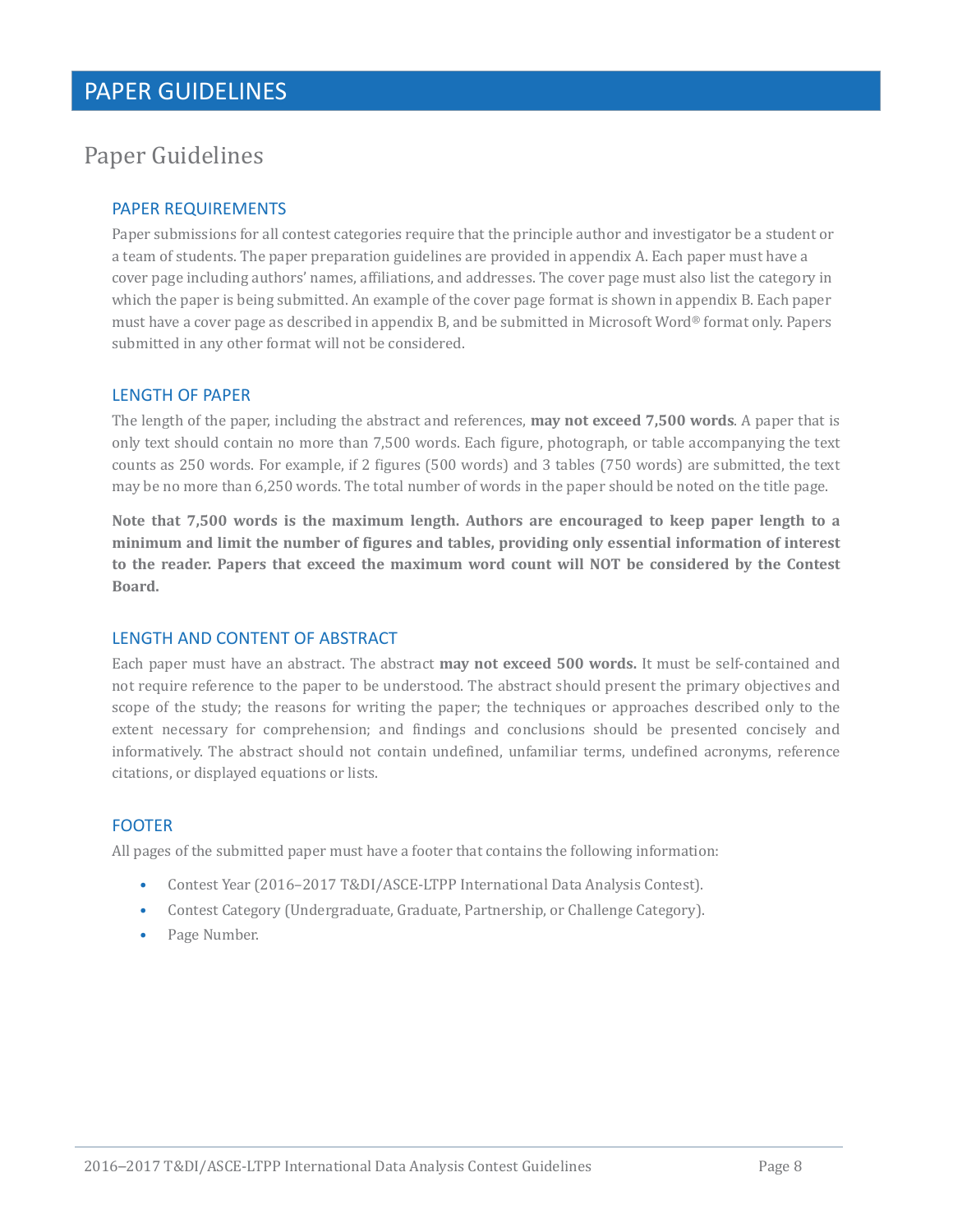# PAPER GUIDELINES

#### PAPER SUBMISSION

Participants must submit their papers to the T&DI of ASCE via email in **ELECTRONIC FORMAT ONLY**. The email subject line should read: 2016-2017 T&DI/ASCE-LTPP International Data Analysis Contest. All papers must be sent to Andrea Baker at abaker@asce.org or ltpp@asce.org no later than June 1, 2017.

The Contest Board will screen the papers to check eligibility status and for duplicate papers. The board will then transfer all files to Adobe® Acrobat® PDF format prior to sending to reviewers, which ensures that contest papers and their contents are not lost or altered in the process of file copying and/or transfer via email.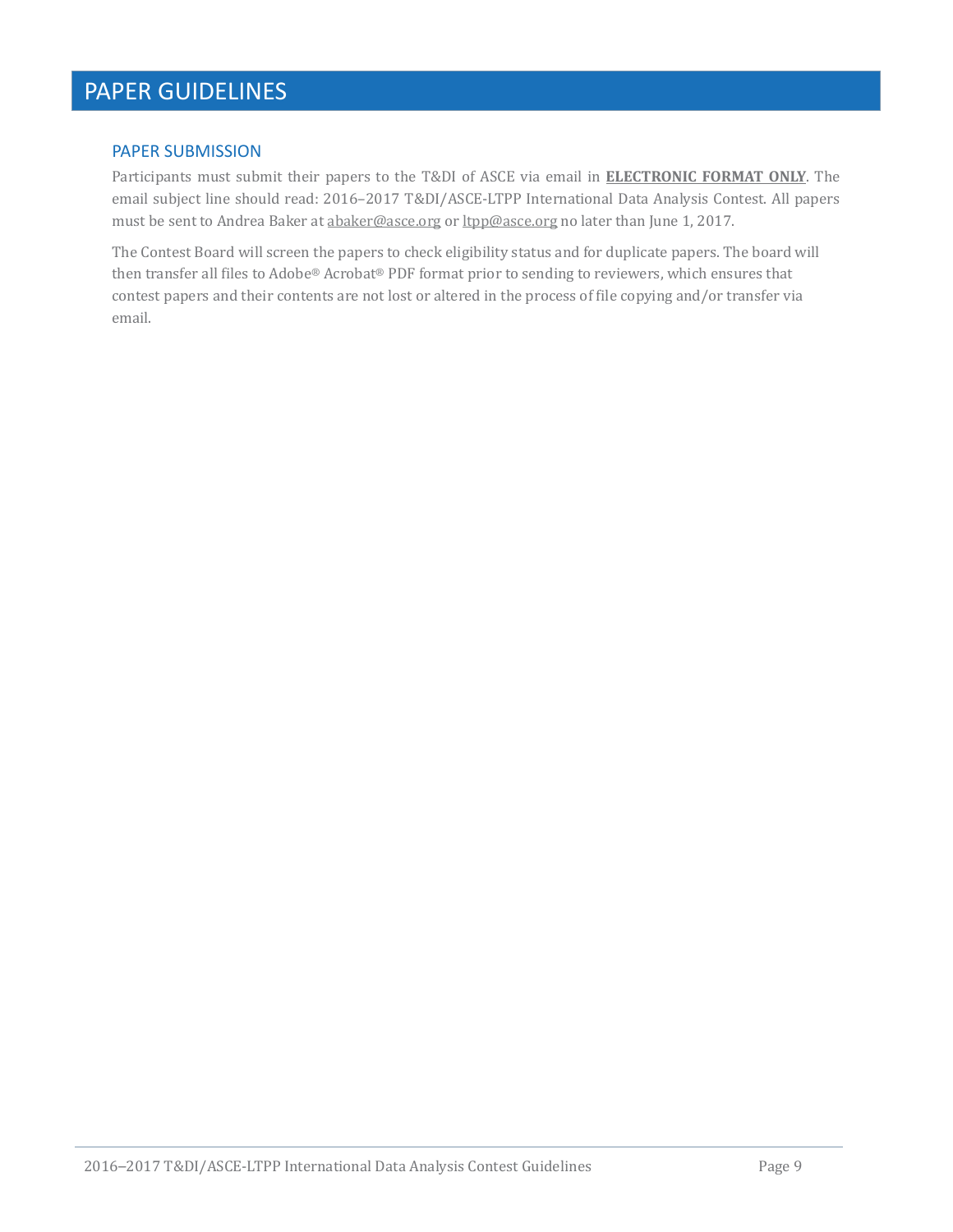# Appendix A – Paper Preparation

# COVER PAGE

Each paper must have a cover page that includes all authors' names, affiliations, and addresses. It should also list the contest category in which the paper is being submitted (see appendix B). Papers are reviewed anonymously; therefore, names and affiliations of authors should appear **only** on the cover page.

### FACULTY ADVISOR SPONSORSHIP LETTER

Following the cover page, a signed letter from the faculty advisor for participants should be included on the academic institution letterhead. The letter shall state the advisor's sponsorship of the student or team, that the advisor endorses their participation, and that the paper contents were neither published nor submitted for publication elsewhere.

### ABSTRACT PAGE

The abstract page must follow the cover page and the faculty advisor sponsorship letter. It should include the  $\mu$  paper title without the name(s) of the author(s). The abstract shall not exceed 500 words.

## PAPER FORMAT (LIMITED TO 7,500 WORDS, INCLUDING FIGURES AND TABLES)

### **MAIN HEADING – LEVEL 1 CENTERED**

(Font: Times New Roman, 14 point, bold. All capital letters.)

### *Heading Level 2 – Left Justified*

Font: Times New Roman, 14 point, and bold italic. Leave two line spaces before and one line space after.

Heading Level 3 - Left Justified Font: Times New Roman, 12 point, underlined. Leave one line space before and after.

**Body Text** Font: Times New Roman, 12 point. Single spaced.

#### Footers

Font: Times New Roman, 10 point. Single spaced. Page number centered.

#### *References*

List references alphabetically by authors' last names using the ASCE style.